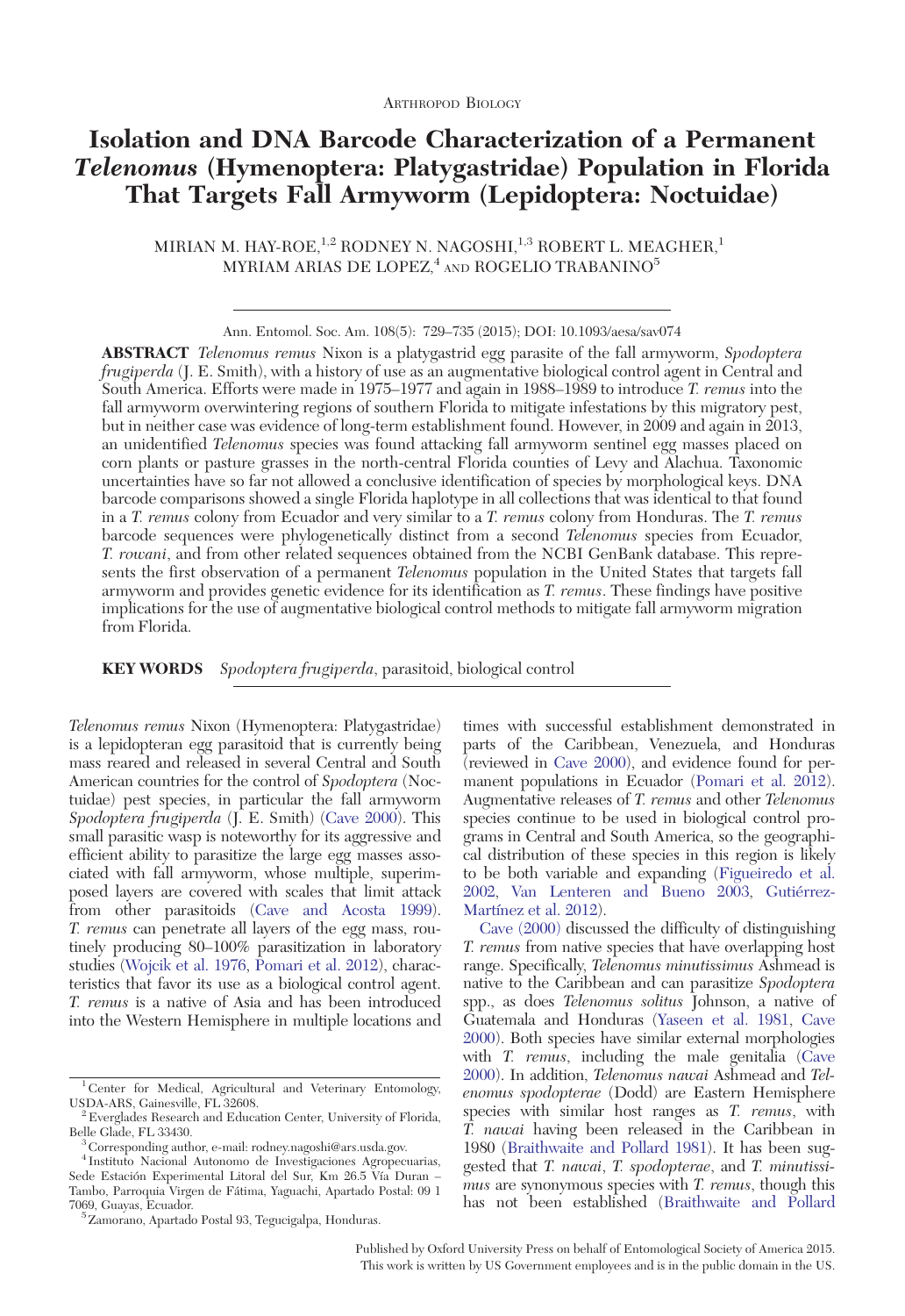[1981](#page-6-0), [Yaseen et al. 1981,](#page-6-0) [Centre for Agriculture Bio](#page-6-0)[science International \(CABI\) 2014\)](#page-6-0). These taxonomic uncertainties and morphological ambiguities complicate attempts to identify and characterize the populations of T. remus and closely related species in the Western Hemisphere.

Fall armyworm is the primary pest of sweet corn and forage corn in Florida and is an important pest of corn, sorghum, and turf grasses in the United States, with occasional breakout years of more intensive infestations ([Luginbill 1928,](#page-6-0) [Sparks 1979](#page-6-0)). The pest can be found throughout the central and eastern United States, extending as far north as Canada, but is only able to overwinter in southern Florida and Texas [\(Pair and](#page-6-0) [Sparks 1986](#page-6-0), [Nagoshi et al. 2012\)](#page-6-0). It has long been thought that controlling the overwintering populations with natural enemies, such as T. remus, could be an effective means of mitigating the migratory infestations ([Wojcik et al. 1976](#page-6-0), [Knipling 1980](#page-6-0), [Waddill and Whit](#page-6-0)[comb 1982\)](#page-6-0). With this objective in mind, there was an attempt in 1975–1977 to establish T. remus in the overwintering regions of Florida with the release of over 660,000 adults in the Homestead area just south of the city of Miami [\(Waddill and Whitcomb 1982\)](#page-6-0). These wasps were mass reared in Trinidad and originated from populations established in Barbados that originated from Malaysia [\(Waddill and Whitcomb 1982](#page-6-0), [Cave 2000\)](#page-6-0). A second mass release in the same area was performed in 1988–1989 with approximately 110,000 adults that originated from established populations in Puerto Rico and the Cayman Islands [\(Bennett](#page-6-0) [1994](#page-6-0), Releases of Beneficial Organisms in the United States and Territories [\[ROBO\] 2008](#page-6-0)). In neither case were parasitoids recovered after termination of the releases, indicating that the establishment of a large population was unsuccessful.

This paper describes the existence since 2009 of a Telenomus population in north-central Florida that uses fall armyworm as a host, and provides genetic evidence that it is likely to be T. remus. DNA barcoding methods were used to better characterize the Florida population and its relationship with Telenomus populations in Central and South America [\(Hebert et al.](#page-6-0) [2003](#page-6-0)). In this technique, the DNA sequence of a portion of the mitochondrial Cytochrome Oxidase Subunit I gene (COI) was compared among different populations. The degree of sequence similarity typically relates to the taxonomic relatedness of the populations, which can be measured by phylogenetic analysis. Specifically, we used DNA barcoding to compare T. remus from Honduras and Ecuador with each other and with the Telenomus species identified in Florida. We also compared all populations with Telenomus rowani (Gahan) from Ecuador, to assess the ability of DNA barcoding to discriminate between sibling Telenomus species.

## Materials and Methods

Source of Telenomus Specimens from Ecuador and Honduras. Specimens of T. remus and T. rowani were obtained from laboratory colonies maintained at the Instituto Nacional Autonomo de Investigaciones Agropecuarias, Guayas, Ecuador. The length of time in colony and frequency of new field infusions are uncertain. Fall armyworm eggs from a laboratory colony were placed in rice fields where they were vulnerable to infestation by parasitoids like Telenomus. Similarly, T. rowani were collected using sentinel eggs from a laboratory colony of the rice borer Rupela albinella (Cramer) placed in rice fields. Colonies were maintained on fall armyworm or R. albinella eggs with periodic supplementation with field-collected specimens. Telenomus remus from Honduras was obtained from laboratory colonies maintained at the Escuela<br>Agricola - Panamericana, - Zamorano, - Tegucigalpa, Agricola Panamericana, Zamorano, Tegucigalpa, Honduras.

Collecting Telenomus in Florida. Telenomus specimens were collected in the spring of 2009 using sentinel egg masses as part of a multi-year study on fall armyworm natural enemies in Florida. Fall armyworm egg masses were obtained from colonies maintained at the USDA-ARS, CMAVE Behavior and Biocontrol Unit in Gainesville, FL. Females were allowed to oviposit on paper towels the night before the experiment. Paper segments (25 by 25 mm) containing the eggs were pinned to the underside of leaves in pastures at a cattle farm in Levy County, FL [\(Table 1\)](#page-2-0). The eggs were left in the field for 36–48 h then brought to the laboratory for further rearing in 55 by 15 mm Petri dishes. Emerging fall armyworm larvae were promptly removed to avoid egg damage. A subset of the adult parasitoids that emerged from these field-collected eggs was preserved in 70% ethanol and stored until taxonomic identification and DNA analysis. The remaining parasitoids were used to establish a laboratory colony using the following procedure. The parasitoids were maintained in a clear, round, wide mouth plastic containers with screw caps that were 13.5 (d) by 14 (h) cm. The containers were placed upside down so that the bottom of the container was kept facing upward. A circular 6-cm screen was placed on the bottoms of the containers for ventilation and the screw lid was used when access to the colony was required. Several smears of honey were placed on the interior walls of the containers and pieces of paper towel saturated with water were embedded in a 30-ml acrylic Solo cup (Solo Cup Co., Urbana, IL) for parasitoid feeding. The parasitoids were allowed to mate for 3d and then masses of fall armyworm eggs were offered for oviposition. All rearing was done at 24°C, 65% humidity, and with a photoperiod of 14:10 (L:D) h. Specimens for DNA analysis were collected from the colony in 2013 and placed in 70% ethanol.

Telenomus was again collected using the same method in July 2013 in cornfields at the University of Florida Dairy Research Unit in Alachua County, FL. Adult parasitoids were stored in 70% ethanol prior to DNA isolation and analysis. Voucher specimens are stored at the USDA-ARS, CMAVE Behavior and Biocontrol Unit in Gainesville, FL.

DNA Extraction and PCR **Amplification.** Telenomus specimens are very small (length of 1 mm) and so present special challenges for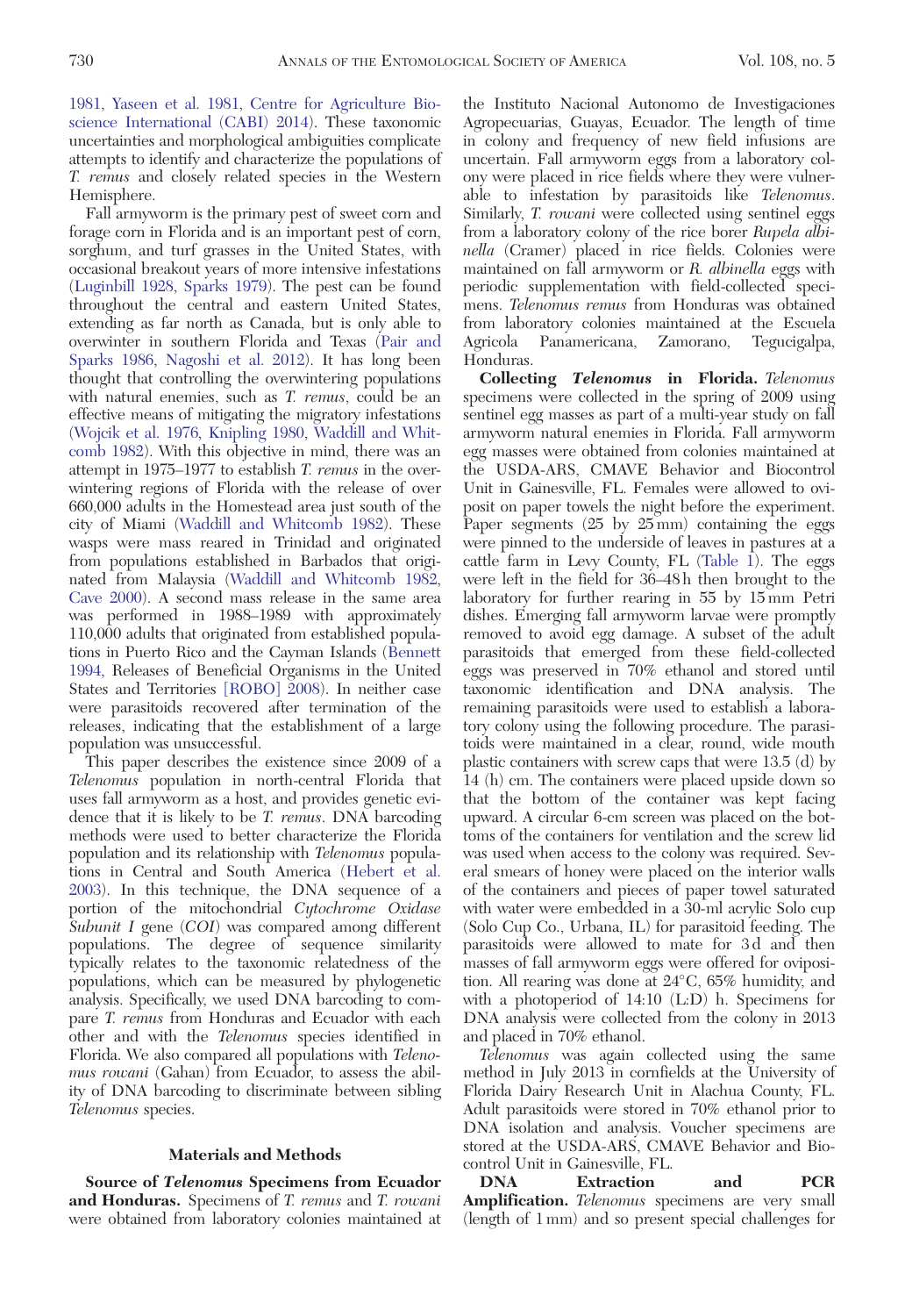| Source                | Source type | Collection date | $S$ pecies <sup><math>a</math></sup> | $\boldsymbol{n}$ | $DNA$ sequence <sup><math>b</math></sup> |                  |            |        |
|-----------------------|-------------|-----------------|--------------------------------------|------------------|------------------------------------------|------------------|------------|--------|
| Location              |             |                 |                                      |                  | PCR1                                     | PCR <sub>2</sub> | <b>FAW</b> | Failed |
| Levy Co., FL          | Field       | Oct. 2009       | Unknown                              | 10               | 3                                        | $\theta$         | 5          | 2      |
| Levy Co., FL          | Colony      | Oct. 2009       | Unknown                              | 9                | 4                                        | 4                | $\Omega$   |        |
| Yaguachi, Ecuador     | Colony      | June 2013       | T. remus                             | 14               |                                          | 4                | 3          |        |
| Tegucigalpa, Honduras | Colony      | Iune 2013       | T. remus                             | 26               | 15                                       | 5                | $\Omega$   | 6      |
| Yaguachi, Ecuador     | Colony      | Iune 2013       | T. rowani                            | 14               | 6                                        | 6                | $\Omega$   |        |
| Alachua Co., FL       | Field       | July 2013       | Unknown                              | 42               | 33                                       | 5                | $\Omega$   |        |
|                       |             |                 | Total:                               | 115              | 64                                       | 24               | 8          | 19     |

<span id="page-2-0"></span>Table 1. Telenomus collection and DNA sequence information

<sup>a</sup> Taxonomic identification based on morphology.

 $b$  PCR1: Telenomus DNA sequence data obtained from first PCR amplification. PCR2: Telenomus DNA sequence data required re-amplification of the first PCR reaction. FAW: Number of specimens identical to fall armyworm COI. Failed: No sequence was obtained.

DNA isolation. Individual specimens were placed in 0.8 ml of DNA homogenization buffer (Zymo Research, Orange, CA) and homogenized in a 5-ml glass Potter homogenizer (Bellco Glass, Inc, Vineland, NJ). Homogenate was added directly to a Zymo-Spin I column (Zymo Research, Orange, CA) and processed according to manufacturer's instructions. Purified DNA was eluted to a final volume of  $10 \mu l$  with double distilled water. PCR amplification was first performed on four specimens from the Telenomus colony with primers COI-58 F (5'-GGAATTTGAGCAGGAATAGTAGG-3') and COI-945dR (5'-AATW[A/T]CCTGTTGGTACD [G/A/T]GCA-3') that amplify the barcode region of the fall armyworm COI gene [\(Nagoshi et al. 2012\)](#page-6-0). PCR amplification was performed using the entire DNA preparation (10  $\mu$ ). The reaction mix included 3  $\mu$ l 10X manufacturer's reaction buffer,  $0.5 \mu l$  10 mM dNTP,  $0.5 \mu$ l  $20 \mu$ M primer mix,  $0.5 \mu$  unit Taq DNA polymerase (New England Biolabs, Beverly, MA), 10 µl sample  $DNA$ , in a  $30 \mu l$  final volume. The thermocycling program was  $94^{\circ}$ C (1 min), followed by 32 cycles of  $92^{\circ}$ C  $(30 s)$ , 52°C (30s), 72°C (40s), and a final segment of 72-C for 3 min. The amplified product was gel-purified by the addition of  $5 \mu$ l of  $6X$  gel loading buffer to each sample, which was then run on a 1.8% agarose horizontal gel containing GelRed (per manufacturer's instructions, Biotium, Hayward, CA) in 0.5X Tris-borate buffer (TBE, 45 mM Tris base, 45 mM boric acid, 1 mM EDTA pH 8.0). Fragments were visualized on a long-wave UV light box. Fragment isolation was performed using Zymo-Spin I columns (Zymo Research, Orange, CA) according to manufacturer's instructions. The purified fragments were analyzed by DNA sequence analysis. All four specimens produced the same DNA sequence, which was used to generate the following primers: Tel19Fd (5'-ATTGGAR[G/A]AT-GAY[C/T]CAAATTTATAA-3'), TelKF235F (5'-TCAG GAACAGGAACAGGATGAACTGT-3'), and Tel733Rd (5'-GATGW[A/T]GCTCAW[A/T]ACAATAAATCCTA-3'). The degeneracies in Tel19Fd and Tel733Rd were based on comparisons with the fall armyworm COI sequence and were incorporated to facilitate amplification of other Telenomus species that might be present.

DNA comparisons, alignments, and primer construction were performed using Geneious Pro 6.1.8 (Biomatters Ltd, Auckland, New Zealand). DNA sequencing was performed by the University of Florida Interdisciplinary Center for Biotechnology Research (Gainesville, FL). All primers used for PCR amplifications and DNA sequencing were obtained from Integrated DNA Technologies (Coralville, IA).

Analysis of Telenomus Specimens. PCR amplification using primers Tel19Fd and Tel733Rd was performed as described above except that an annealing temperature of 56°C was used. After amplification, 5 µl of the reaction was diluted to  $200 \mu l$  in water and stored at  $-20^{\circ}$ C for re-amplifications if needed. The remainder was analyzed on a 1.8% agarose gel. Of the 115 samples tested, 64 produced sufficient product after the first PCR reaction (PCR1) for DNA sequence analysis of the gel-purified fragment (Table 1). On the assumption that the remaining 51 samples failed because of low template concentration, they were reanalyzed by two PCR re-amplifications (PCR2) of the diluted initial PCR reaction. One reaction again used Tel19FD/Tel733Rd and the other Tel235F/Tel733Rd [\(Fig. 1](#page-3-0)). In each case,  $2 \mu l$  of the diluted first reaction was amplified using the same reaction mix and conditions described as before. Of these 51, 32 produced PCR products using both primer combinations that could be detected by gel electrophoresis and gave useable DNA sequencing information (Table 1). In every case, the sequences from the two PCR amplifications were identical in the region of overlap.

Descriptive DNA sequence statistics and calculations of nucleotide variation based on the Jukes-Cantor [\(Jukes and Cantor 1969](#page-6-0)) model were performed using DNAsp Ver. 5.1 [\(Rozas and Rozas 1997\)](#page-6-0). Sequence divergences among individuals were calculated within the Geneious Pro 6.1.8 program, again using the Jukes-Cantor distance model and graphically displayed in a neighbor-joining (NJ) cladogram ([Saitou and Nei](#page-6-0) [1987](#page-6-0)). Confidence was assessed by bootstrapping at 5,000 replications using the S. frugiperda COI sequence as outgroup (GenBank EU141360). All haplotypes obtained in this study have been deposited in GenBank (KM485690–KM485699). Voucher specimens are deposited at CMAVE (Gainesville, FL).

#### Results

DNA sequence information was obtained and compared for a 608-bp portion of the COI gene that overlaps a region frequently used for barcode analysis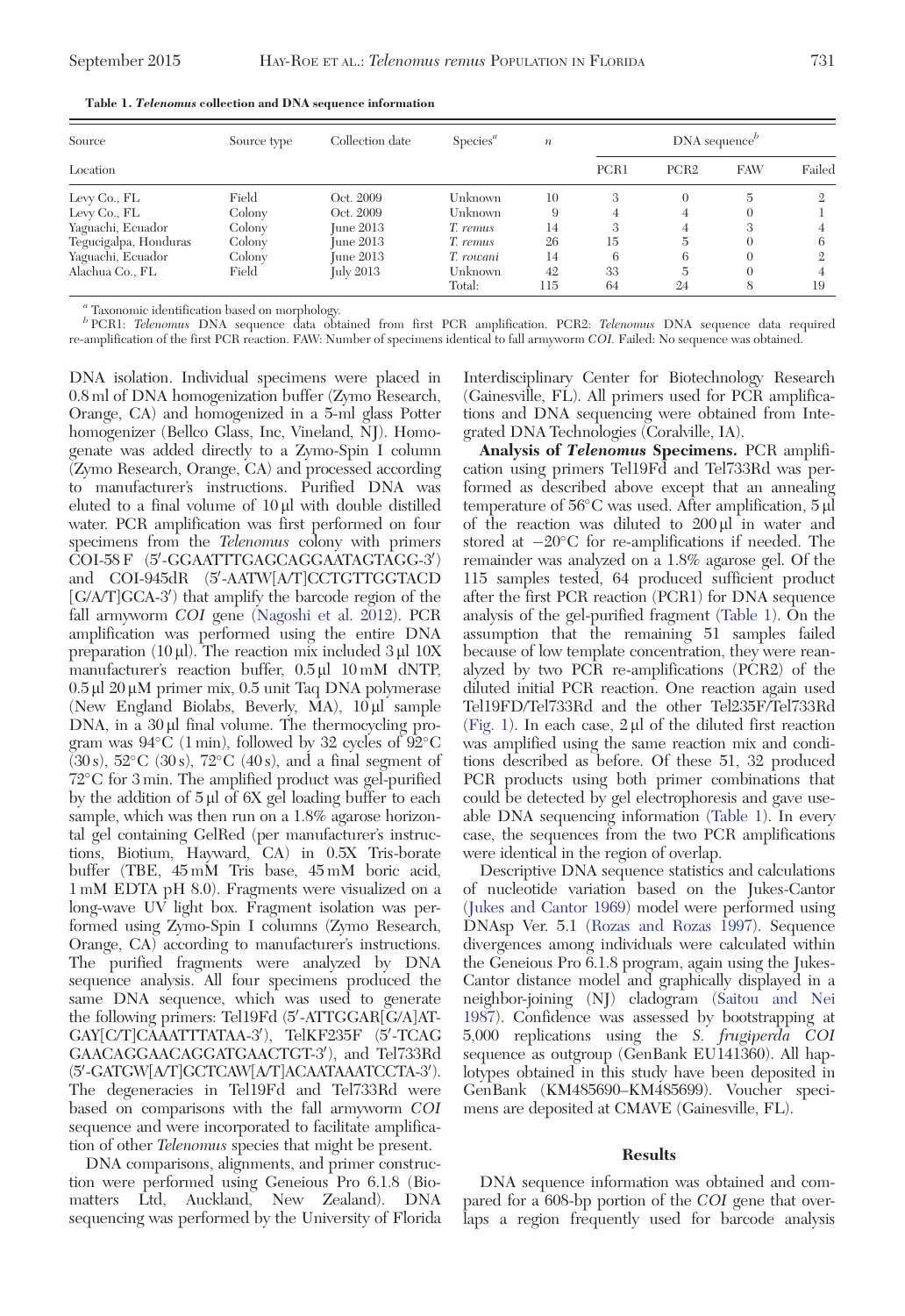<span id="page-3-0"></span>

Fig. 1. Diagram of the COI region used to perform DNA barcode analysis of the Telenomus specimens. Arrows indicate location and direction of primers used for the PCR and DNA sequencing. The COI-58F and COI-945dR were derived from fall armyworm sequence data and used to obtain the initial Telenomus barcode sequence. The 608-bp segment used for the Telenomus barcode analysis is indicated as PCR1. The PCR2 analysis required sequencing of the same 608-bp segment and an overlapping 392-bp segment.

(Fig. 1, [Hebert et al. 2003\)](#page-6-0). A total of 115 individuals from six Telenomus collections were examined, representing four laboratory colonies and two field populations [\(Table 1](#page-2-0)). Useable DNA sequence data were obtained from 96 samples of which eight were identical to the COI gene from fall armyworm, the developmental host for those specimens. The remaining 86 samples showed highest DNA sequence identity to the COI genes belonging to Telenomus or Hymenoptera species that were obtained from an NCBI Blast search of the GenBank nucleotide database.

The barcode regions of the T. remus specimens from Honduras were compared to those of the T. remus and T. rowani specimens from Ecuador. Little genetic variability was observed within the two T. remus collections, as all seven specimens from Ecuador were identical (haplotype Treh1), as were the 20 specimens from Honduras (Treh2). Treh1 differed from Treh2 at three sites (215, 476, and 596) with none of the polymorphisms altering the predicted amino acid sequence ([Fig. 2](#page-4-0), [Table 2](#page-4-0)). Substantially higher variation was observed in the T. rowani collection, with seven haplotypes produced from 48 polymorphic sites defined by a comparison of 12 specimens ([Table 2,](#page-4-0) [Fig. 2](#page-4-0)).

The same COI region was analyzed for the Florida specimens. All eight barcode sequences from the laboratory colony were identical to each other and to the 41 Telenomus sequences obtained from field-collected egg masses. The single Florida COI haplotype was identical to the Treh1 haplotype associated with the Ecuador T. remus colony [\(Fig. 2\)](#page-4-0). The Treh1 and Treh2 sequences were each used for a BLAST search of the NCBI database. In both cases, greater than 97% sequence identity was found for an unidentified Telenomus sp. (GenBank JX559778) and an unidentified Hymenoptera sp. (GenBank KF365460; [Fig. 2](#page-4-0)).

Additonal BLAST searches using the two T. remus and seven T. rowani barcodes identified 12 sequences that showed at least 90% sequence identity with at least one of the Treh1-2 or Trwh1-7 haplotypes. Phylogenetic relationships between the BLAST results and the

barcodes we obtained were analyzed by neighborjoining analysis and depicted in a cladogram ([Fig. 3](#page-5-0)). As expected by the high sequence identity, Treh1 and Treh2 clustered with JX559778 and KF365460. The T. rowani specimens fell into two groups (Trwh5-7 and Trwh1-4) that were both separable from the T. remus haplotypes. These distinctions were consistent with a simple visual inspection of the DNA sequence comparisons [\(Fig. 2\)](#page-4-0). The T. rowani barcode sequences did not cluster with any of the GenBank sequences examined.

#### **Discussion**

Fall armyworm populations that overwinter in southern Florida are the main source of infestations in Georgia, South Carolina, and the eastern seaboard states as far north as Pennsylvania ([Nagoshi et al. 2012](#page-6-0)). Therefore, the introduction of new natural enemies capable of reducing the overwintering population prior to migration could provide a cost-efficient and environmentally benign method to mitigate fall armyworm infestations over an extensive geographical region outside the treated area. For this reason, we were interested in characterizing the Telenomus species recently found infecting fall armyworm eggs in Florida pasture and cornfields. The collection of Telenomus in Levy County in 2009 and Alachua County in 2013 indicates that the species has become established in northcentral Florida. This represents the first observation of a permanent Telenomus population in North America that has fall armyworm as a preferred host. While the extent of this population in Florida is not known, its presence in the more southern overwintering regions now appears more likely, and justifies more extensive surveys to measure the geographical distribution and population levels in different Florida habitats and times of the year.

DNA barcode comparisons provided strong evidence that the Florida Telenomus were related to those found in Ecuador and Honduras previously identified as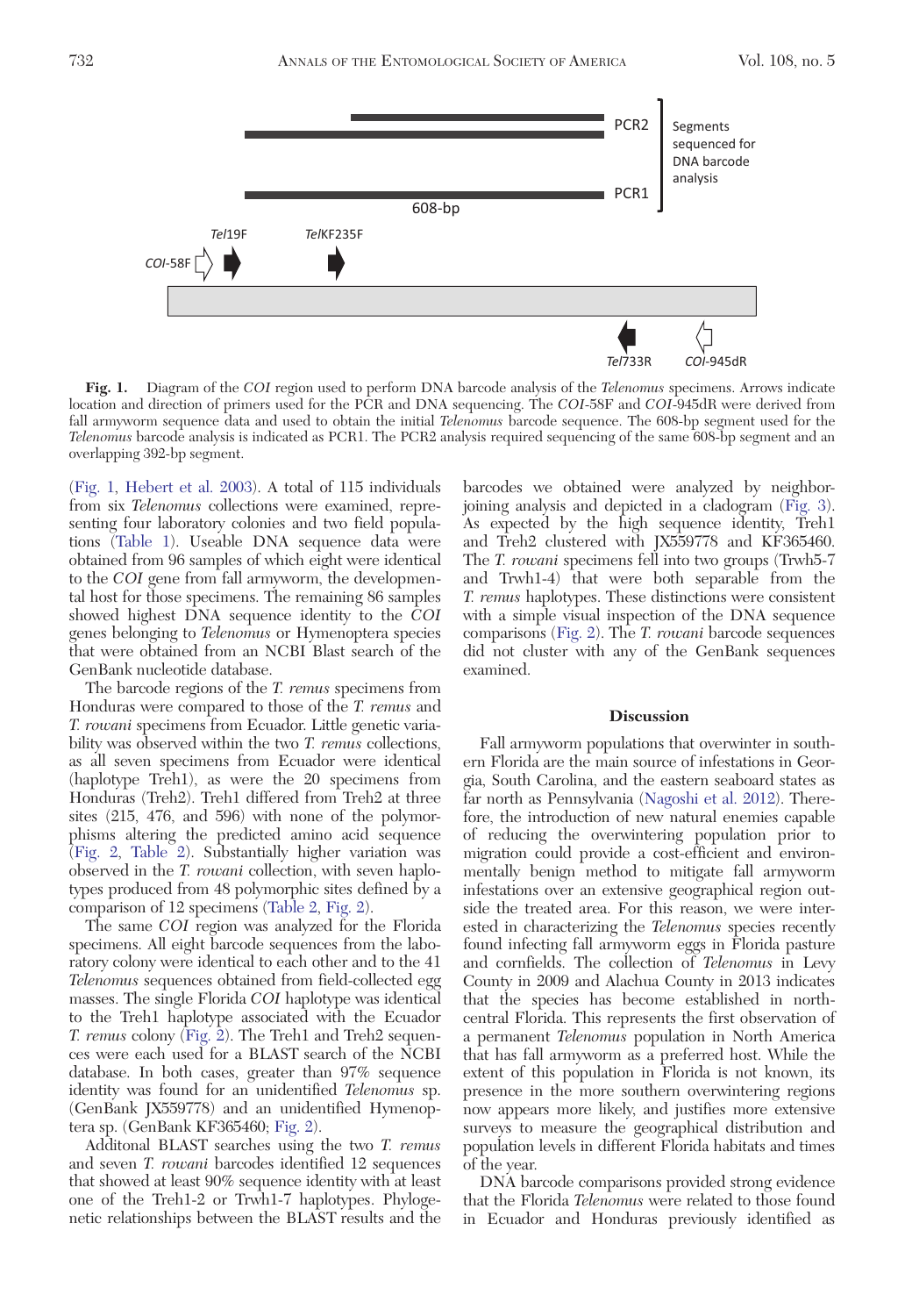<span id="page-4-0"></span>

Fig. 2. Diagram of the 608-bp barcode region for the Telenomus haplotypes identified in this study, including those from T. remus (Treh1-2) and T. rowani (Trwh1-7). Comparisons are made with the GenBank sequences JX559778 and KF365460 that had the highest sequence identity (>97%) with both Treh1 and Treh2 as determined by a BLAST search. Numbers in brackets indicate the number of specimens of each type examined. Vertical lines indicate polymorphic sites.

Table 2. Descriptive statistics of polymorphisms found in a 608-bp segment of the COI gene from different Telenomus collections

| Species (Location)           | $\mathfrak n$ | Haplotypes Ps SS/NS I/II/III |    |       |         |
|------------------------------|---------------|------------------------------|----|-------|---------|
| <i>T. rowani</i> (Ecuador)   | 12            |                              | 48 | 47/9. | 10/1/37 |
| T. remus (Ecuador, Honduras) | 27            | 9.                           |    | 3/0   | 0/0/3   |
| Unknown (Florida)            | 53            |                              |    | 0/0   | 0/0/0   |

n, number of sequences; Ps, number of polymorphic sites; SS, synonymous substitution; NS, nonsynonymous substitution; I/II/III, number of substitutions in the three codon positions.

T. remus. However, the taxonomy of the Telenomus species that attack fall armyworm is not conclusive, and until those relationships are clarified and unambiguously identified specimens for each species become available for barcode analysis, discriminating T. remus from closely related sibling species will remain problematic. What can be concluded is that the Florida Telenomus population is more likely to be T. remus than T. rowani, and the phylogenetic clustering of the T. remus/Florida haplotypes relative to the most similar Telenomus and Hymenoptera barcode sequences available in the GenBank database is strongly suggestive that the Honduras, Ecuador, and Florida populations, as well as GenBank sequences JX559778 and KF365460, are of the same species [\(Fig. 3](#page-5-0)).

Only two putative T. remus haplotypes have been identified, Treh1 in Ecuador and Treh2 in Honduras. This geographical segregation might indicate different origins for these two populations; however, both samplings are from laboratory colonies and so may not be representative of the genetic diversity of the wild populations. However, the field-collected specimens from Florida also showed no genetic variation in the barcode sequence despite multiple collections over four years and from two locations, suggesting that limited genetic variability may be a characteristic of this species in the Western Hemisphere. If the Ecuador and Honduras colonies accurately represent the barcode configurations of their respective local populations, then the observation that all Florida Telenomus were Treh1 suggests a closer relationship of Florida populations with T. remus from the South American country of Ecuador than those from the Central American country of Honduras. Why this should be the case is unclear and it will be difficult to resolve given the number of T. remus mass releases in the region for biological control purposes.

The T. remus and Florida collections were compared to T. rowani to test the discriminatory power of DNA barcoding relative to a known sibling species. In addition to the morphological keys, the  $\overrightarrow{T}$  rowani specimens were almost certainly not T. remus given their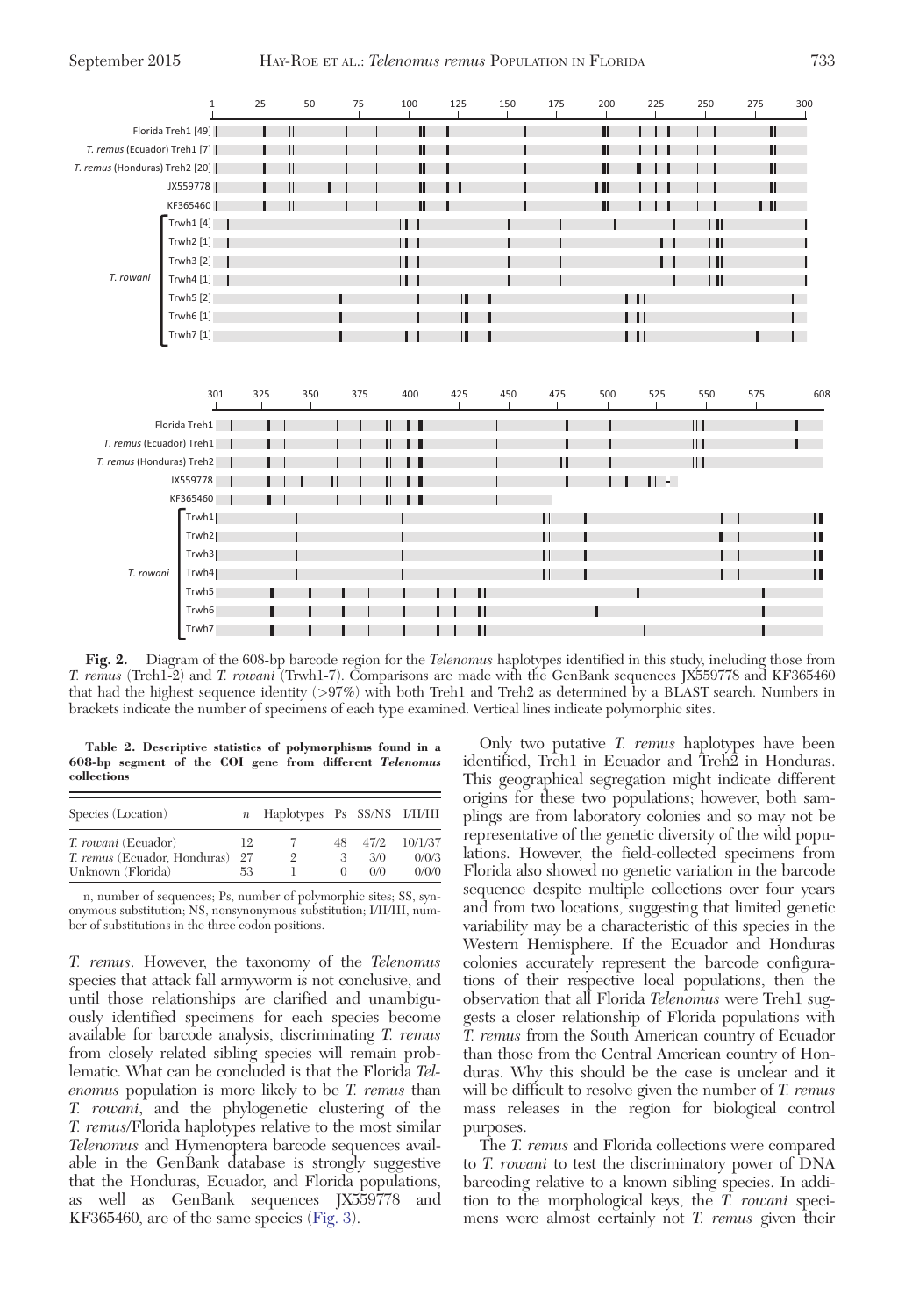<span id="page-5-0"></span>

Fig. 3. Cladogram showing phylogenetic relationships between Telenomus and related species based on barcode sequence comparisons. In parentheses are the GenBank accession numbers for the 12 sequences that showed greater than 90% sequence identity with at least one of the Treh1-2 and Trwh1-7 haplotypes as determined by BLAST search criteria. Bootstrap resampling with 5,000 replications was performed with numbers indicating bootstrap value and using fall armyworm (S. frugiperda) as an outgroup.

development in a host (Rupella albinella) not associated with that species. The DNA barcode comparisons were consistent with these assumptions, as all seven T. rowani haplotypes clustered separately from the T. remus/ Florida sequences as seen by cladogram analysis (Fig. 3). In addition, the T. rowani haplotypes fell into two distinct clusters, indicating the existence of at least two genetically defined subpopulations. This indicates genetic complexity within the population that has not been distinguished by morphological keys. T. rowani is an important egg parasitoid of the rice stem borer Scirpophaga innotata (Walker) in Asia ([Litsinger et al.](#page-6-0) [2006](#page-6-0)), and may have been introduced to the Western Hemisphere for biological control purposes. These results suggest that DNA barcoding may be a particularly useful supplement to morphological keys for the taxonomic categorization of Telenomus, which is often problematic due to the small size and physical similarities of the different species. Barcode comparisons can provide a relatively quick approximation of species identity that will increase in precision and accuracy as more DNA sequence information becomes available. Such preliminary results should facilitate subsequent verification by more detailed taxonomic analysis.

In conclusion, these results demonstrate for the first time the establishment of a permanent *Telenomus* population in the United States that targets fall armyworm. The available genetic evidence suggests that the species is T. remus, which may be a remnant of mass release studies done in the 1970s, or the result of a subsequent unintended introduction. The identified specimens were collected within 500 km of the fall armyworm overwintering regions in southern Florida, suggesting that T. remus might already or soon be established in areas that could mitigate migratory fall armyworm